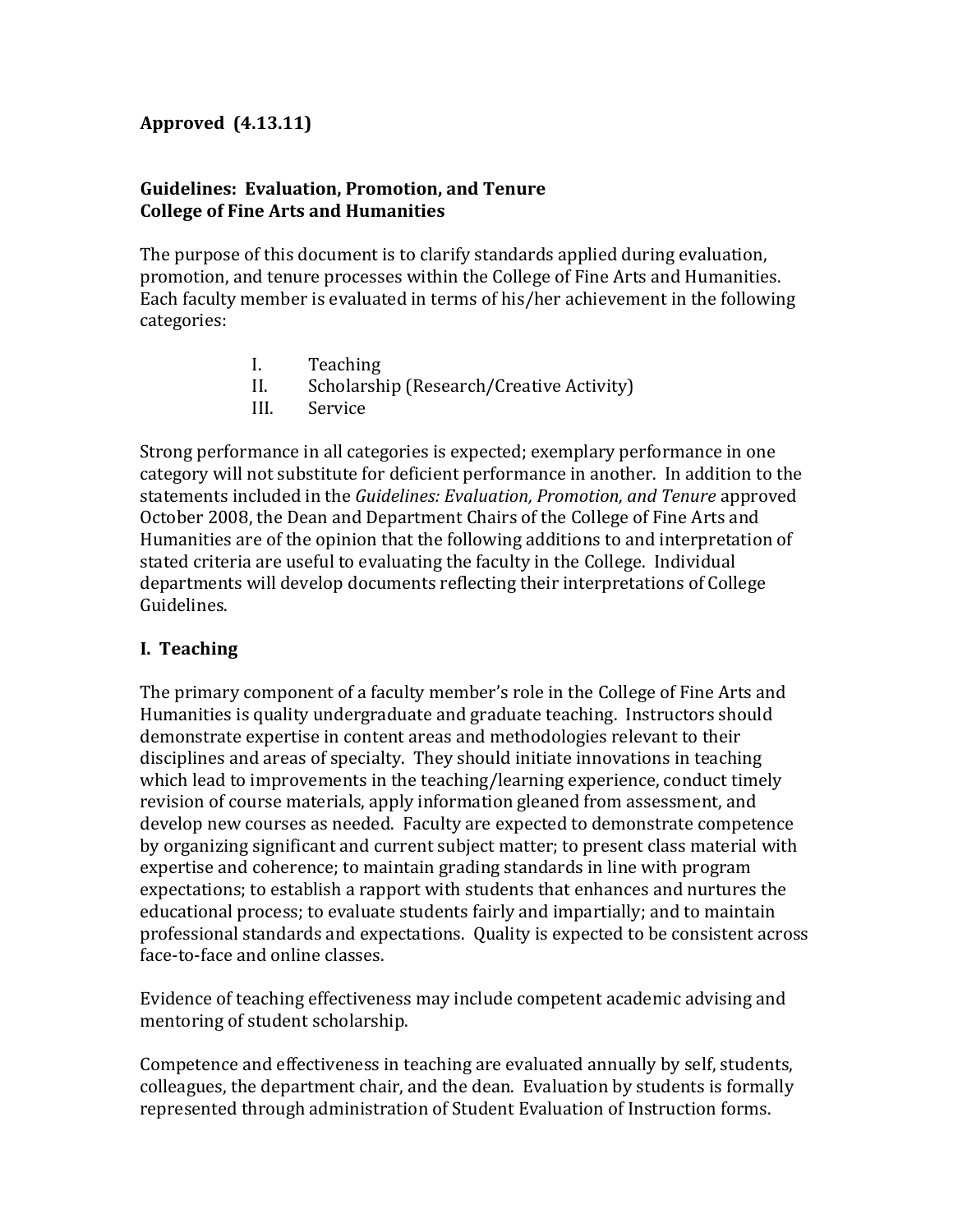Numerical means should support evidence of a high level of teaching. Qualitative commentary from students and alumni is also pertinent. Chair and peer observations and documented records of success by students in competitions, publication, and application of instructional content, or other accomplishments are also relevant. Further information regarding teaching effectiveness may come from, but is not limited to, inspection and review of course syllabi, directed theses, teaching awards, and instructional development grants.

# **II. Scholarship (Research/Creative Activity)**

Scholarship complements quality teaching. Faculty must demonstrate competence in research and/or creative activity appropriate to the discipline. There is an expectation that substantial scholarship will occur at the regional and international/national levels. Evaluation of scholarship is based first upon quality and second upon quantity.

Factors which delineate quality of research/creative activity include:

- **The level and reputation of publication/creative activity forum.** Association-sponsored journals are evaluated relative to the quality of the journals and the level of the association which publishes them: international/national, regional, and state in descending order. Some nonassociation journals rate highly (e.g. editorial boards, acceptance rates, disciplinary relevance), and others do not. While faculty are encouraged to publish, perform, or present in outlets they consider appropriate to their content and methodological specializations, they are advised to seek the opinions of colleagues within their unit regarding the quality and appropriateness of publication/creative activity forums. Online publications are evaluated according to the same standards as print publications. Peer reviewed books and book chapters are also appropriate.
- **The review process utilized by the forum.** Blind review by multiple reviewers is the commonly accepted procedure for research/creative activity. Non-refereed publications/presentations/performances are considered secondary, rather than primary, evidence of research/creative activity. Inclusion of selection policy and review board membership for research/creative activity are recommended in evaluation reports and promotion/tenure portfolios.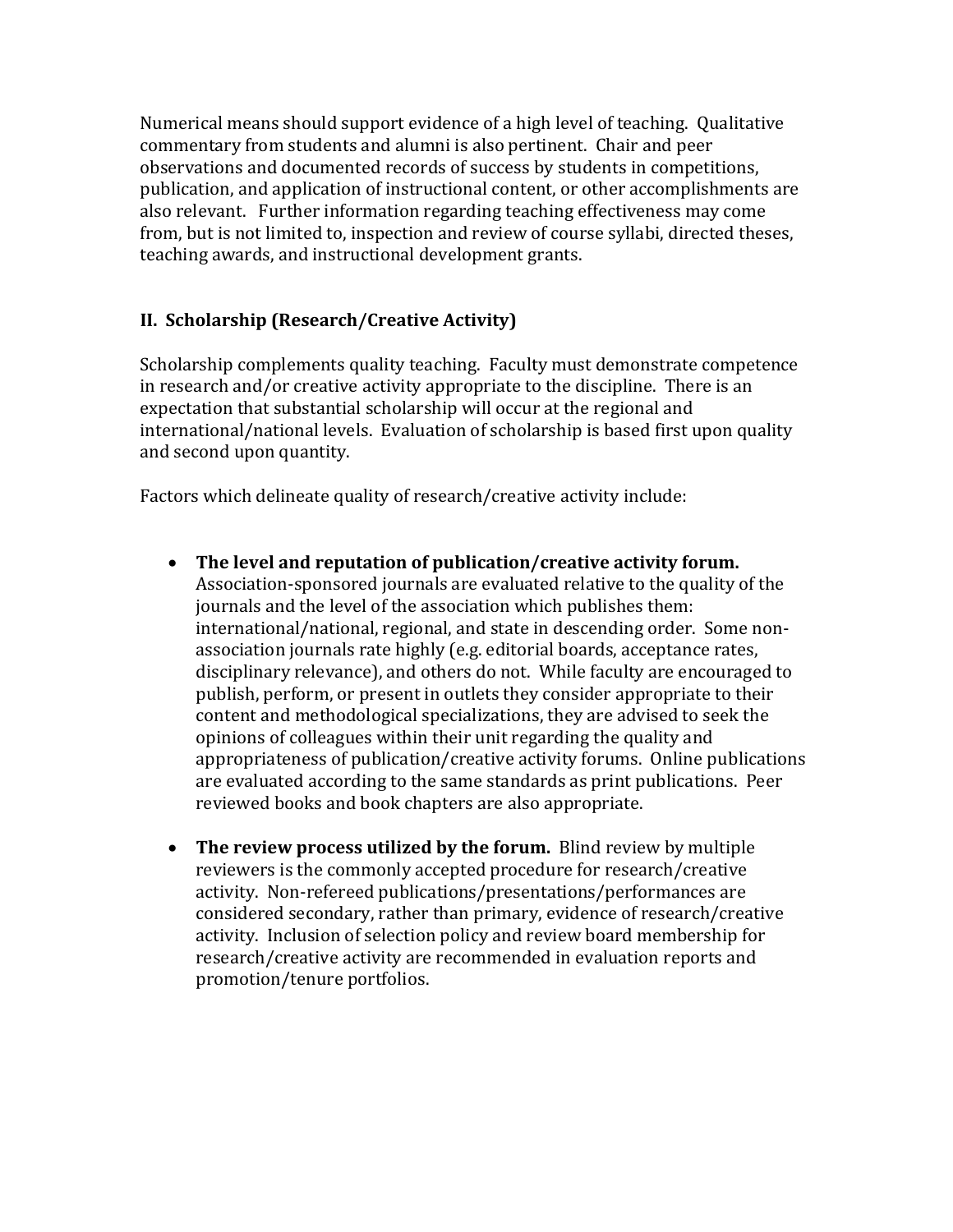# **A. Research**

Faculty must demonstrate competence in a research methodology and a content area appropriate to the discipline. Publication of a faculty member's work implies a judgment by editors and reviewers of its relative merit. Publication is expected to be in outlets appropriate to the discipline and to the subject under investigation. Journal articles, books, and book chapters represent primary evidence of refereed publications. Refereed grants from outside UNK are also relevant. Additional evidence of research activity includes papers and workshops presented at professional meetings; participation in invited seminars, symposia, and workshops; and grant writing activities. Ideally, convention papers are initial forms of scholarship that can lead to publication.

### **B. Creative Activity**

In the fine and performing arts, creative activity is valued and measured as equivalent to research. Creative activity is the creation of original works as well as the performance or direction of performance in artistic productions. Faculty must present a high quality of performance as indicated by inclusion of works in permanent collections, commissions, acceptance of works in juried or invitational exhibitions or performances, and success in competitions, festivals, recitals and concerts. Success in creative activity is measured through professional critical review and/or external peer review within the discipline. Creative activity without this review component should be considered as secondary, rather than primary, evidence of scholarship. Information regarding the review process should be included in the portfolio.

### **III. Service**

Service is an essential component of professional life at a university. Faculty members are expected to be involved in activities that may occur at the department, college, university, community, and state/regional/national levels. Representative service is expected, but faculty members need to monitor their service so that it does not distract from their performance in teaching and scholarship.

### **Protocol Notes**

Faculty members may choose to include evaluative letters from outside reviewers. These individuals should be sufficiently familiar with the faculty members' work to be able to provide substantive insight, and they need to be willing to read and evaluate selected scholarship. Arrangements for these letters should be coordinated with the department chair.